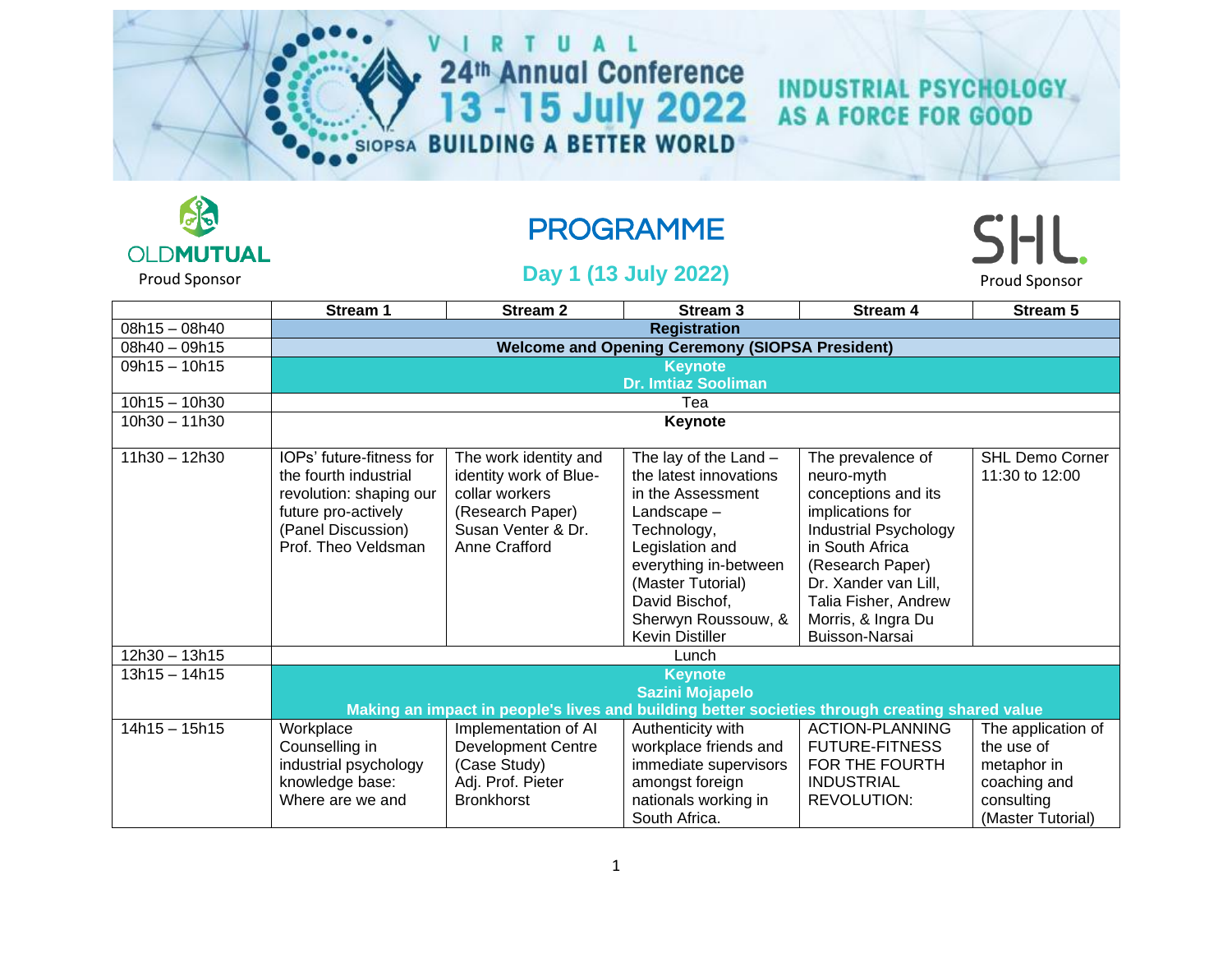|                 | where are we<br>heading?<br>(Panel Discussion)<br>Dr. Andrew Johnson,<br>Prof. Lené Graupner,<br>Sylvia Baloyi, Prof.<br>Ophillia Ledimo, Dr.<br>Rinet van Lill, & Prof.                                         |                                                                                                                                                            | (Research Paper)<br>Gamuchirai Tagwi &<br>Prof. Fiona Donald                                                                                                                                                                                                                                                   | Changing World of<br>Work<br>(Panel Discussion)<br>Dr. Ruwayne Kock,<br>Dr. Dieter Veldsman &<br>Ester Kruger                                       | Gail Wrogemann |
|-----------------|------------------------------------------------------------------------------------------------------------------------------------------------------------------------------------------------------------------|------------------------------------------------------------------------------------------------------------------------------------------------------------|----------------------------------------------------------------------------------------------------------------------------------------------------------------------------------------------------------------------------------------------------------------------------------------------------------------|-----------------------------------------------------------------------------------------------------------------------------------------------------|----------------|
| $15h15 - 15h30$ | Marieta du Plessis                                                                                                                                                                                               |                                                                                                                                                            | Tea                                                                                                                                                                                                                                                                                                            |                                                                                                                                                     |                |
| 15h30 - 16h30   |                                                                                                                                                                                                                  |                                                                                                                                                            | <b>Keynote</b>                                                                                                                                                                                                                                                                                                 |                                                                                                                                                     |                |
|                 |                                                                                                                                                                                                                  |                                                                                                                                                            | <b>Prof. Jonathan Passmore and Windy Maledu</b>                                                                                                                                                                                                                                                                |                                                                                                                                                     |                |
|                 |                                                                                                                                                                                                                  |                                                                                                                                                            | <b>Racial Justice, Equity &amp; Belonging</b>                                                                                                                                                                                                                                                                  |                                                                                                                                                     |                |
| 16h30 - 17h30   | A Strengths-Based<br>Positive Psychological<br>Intervention: Using the<br><b>HERO</b> Aspects to<br><b>Build Sales Team</b><br>Performance at a<br>Gauteng Based<br>Organisation<br>(Case Study)<br>Kevin Jooste | The Journey<br>Continues: AI-enabled<br>video assessments in<br>the South African<br>context<br>(Research Paper)<br>Prof. Hennie Kriek &<br>Kim Dowdeswell | Oh no, SIOPSA<br>transformation<br>discussion AGAIN.<br>Making sense of the<br><b>SIOPSA</b><br>Transformation<br>strategy and how you<br>can be involved in<br>building a better world,<br>one psychologist at a<br>time.<br>(Master Tutorial)<br>Dr. Sharon Munyaka &<br>Kim-Lee Wentzel-<br><b>Ricketts</b> | The Inconvenient<br>Truth: Examining the<br>cost of workplace<br>deviance<br>(Research Paper)<br>Prof. Jurgen Becker &<br><b>Matthew Kleineibst</b> |                |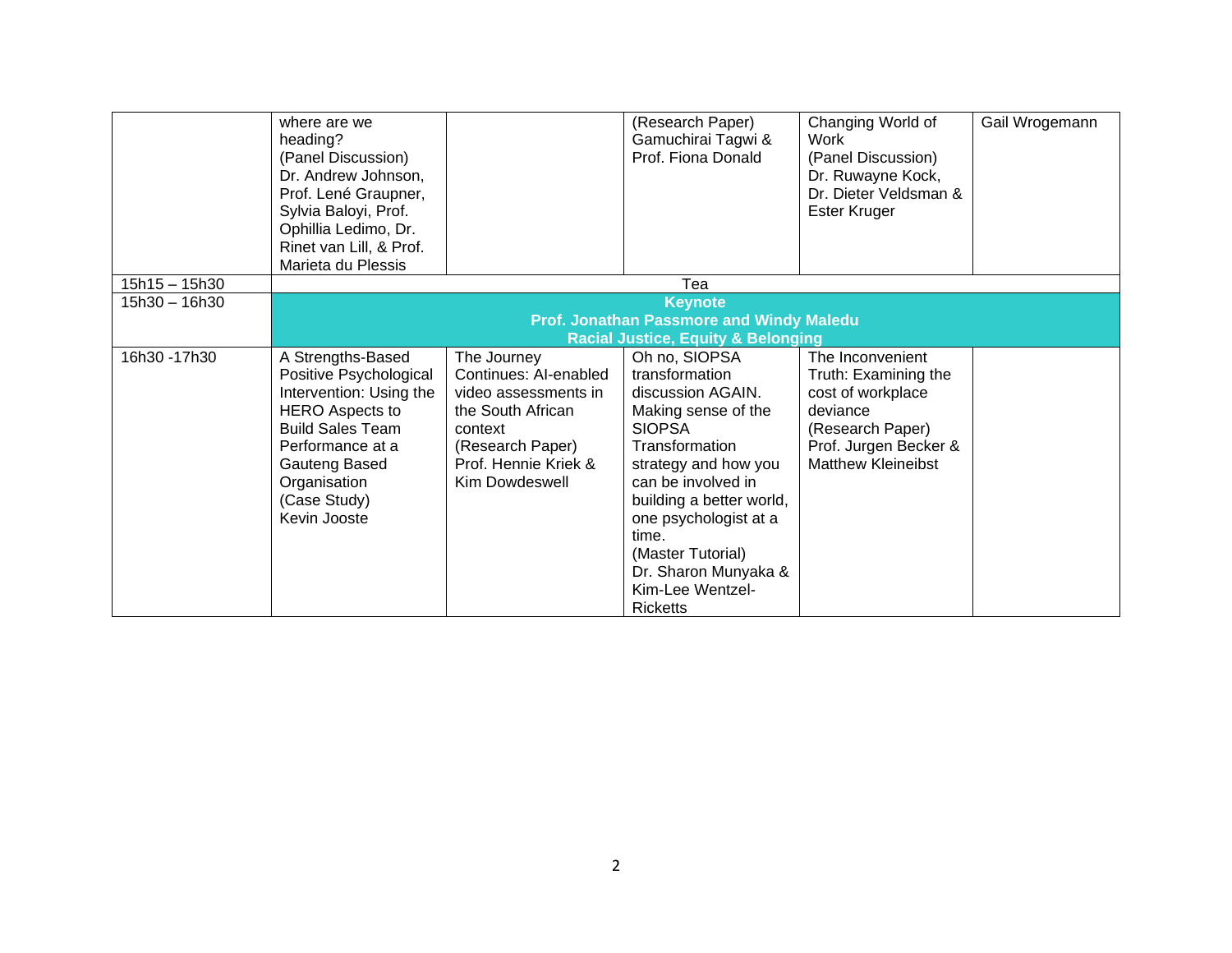### **Day 2 (14 July 2022)**

|                 | Stream 1                                                                                                          | <b>Stream 2</b>                                                         | Stream <sub>3</sub>                  | Stream 4                              | <b>Stream 5</b>      |  |
|-----------------|-------------------------------------------------------------------------------------------------------------------|-------------------------------------------------------------------------|--------------------------------------|---------------------------------------|----------------------|--|
| 08h00 - 08h25   | <b>Registration</b>                                                                                               |                                                                         |                                      |                                       |                      |  |
| 08h25 - 08h45   | <b>Welcome and SIOPSA Presidential Awards Announcement</b>                                                        |                                                                         |                                      |                                       |                      |  |
| 08h45 - 09h45   | <b>Keynote</b>                                                                                                    |                                                                         |                                      |                                       |                      |  |
|                 |                                                                                                                   |                                                                         | <b>Judi Nwokedi</b>                  |                                       |                      |  |
|                 |                                                                                                                   | <b>Corporate Mental Health in a Time of Malpractice and Malfeasance</b> |                                      |                                       |                      |  |
| 09h45 - 10h15   |                                                                                                                   |                                                                         | Tea                                  |                                       |                      |  |
| $10h15 - 11h15$ | The future skills                                                                                                 | Promoting digital                                                       | Personality traits as                | Engaging BIOPs as a                   | <b>MOCK TRIAL</b>    |  |
|                 | dilemma in Southern                                                                                               | wellness for the greater                                                | indicators of stress                 | force for transformation              | WITH THE             |  |
|                 | Africa: The                                                                                                       | good: The impact of                                                     | levels and job                       | (Case Study)                          | FOCUS ON THE         |  |
|                 | development of a                                                                                                  | remote work                                                             | satisfaction in South                | Dr. Andrew Johnson &                  | <b>IOP AS EXPERT</b> |  |
|                 | <b>Future Capabilities</b>                                                                                        | characteristics on remote                                               | African contact                      | Dr. Ruwayne Kock                      | <b>WITNESS</b>       |  |
|                 | Index                                                                                                             | work outcomes of                                                        | centres                              |                                       | (Case Study)         |  |
|                 | (Panel Discussion)                                                                                                | performance and                                                         | (Research Paper)                     |                                       | Natasha Gerber,      |  |
|                 | Dr. Bouwer Jonker,                                                                                                | wellbeing                                                               | Jo-Ann Farinha                       |                                       | Anntha               |  |
|                 | Jana van Heerden,                                                                                                 | (Research Paper)                                                        |                                      |                                       | Engelbrecht, &       |  |
|                 | Caroline Marwisa &                                                                                                | Dr. Natasha Winkler-                                                    |                                      |                                       | Ruwa Ntuli           |  |
|                 | Prof. Lome                                                                                                        | Titus & Vera Ngalo                                                      |                                      |                                       | (90 minute)          |  |
|                 | Koekemoer                                                                                                         |                                                                         |                                      |                                       | session)             |  |
| $11h15 - 12h15$ | Living our own                                                                                                    | The Role of Coaching in                                                 | Alleviating                          | Work that matters:                    |                      |  |
|                 | contradictions. A                                                                                                 | a Coaching                                                              | unemployment of                      | Positioning a method to               |                      |  |
|                 | case study of the                                                                                                 | <b>Development Centre:</b>                                              | <b>Black IOP Masters</b>             | design experience-based               |                      |  |
|                 | lived experience of                                                                                               | <b>Enhancing Goal</b>                                                   | graduates within the                 | people practices that                 |                      |  |
|                 | two colleagues                                                                                                    | Flourishing                                                             | IO-profession through                | delivers on psychological             |                      |  |
|                 | navigating a world of                                                                                             | (Master Tutorial)                                                       | enabling DEI-                        | contract expectations                 |                      |  |
|                 | change                                                                                                            | Sandra Schlebusch &<br>Petrus Nel                                       | practices.                           | (Case Study)<br>Marna van der Merwe & |                      |  |
|                 | (Case Study)                                                                                                      |                                                                         | (Case Study)<br>Louise Coetzee & Dr. | Dr. Dieter Veldsman                   |                      |  |
|                 | Ceridwen Mongie &<br><b>Brandon Pleaner</b>                                                                       |                                                                         |                                      |                                       |                      |  |
|                 |                                                                                                                   |                                                                         | Ruwayne Kock                         |                                       |                      |  |
| $12h15 - 13h00$ | Lunch                                                                                                             |                                                                         |                                      |                                       |                      |  |
| $13h00 - 14h00$ |                                                                                                                   |                                                                         | <b>Keynote</b>                       |                                       |                      |  |
|                 | <b>Dr. Laura Morgan Roberts</b>                                                                                   |                                                                         |                                      |                                       |                      |  |
|                 |                                                                                                                   |                                                                         |                                      |                                       |                      |  |
|                 | Cultivating and Sustaining Positive Identities at Work: Implications for Diversity, Equity, Inclusion and Justice |                                                                         |                                      |                                       |                      |  |
| 14h00 - 15h00   | <b>Professional Practice</b>                                                                                      | Exploring the                                                           | The talent                           | <b>ACTION-PLANNING</b>                | Assessment           |  |
|                 | Guidelines for                                                                                                    | professional identity of                                                | marketplace:                         | <b>FUTURE-FITNESS FOR</b>             | classification and   |  |
|                 |                                                                                                                   |                                                                         | matching talent                      | THE FOURTH                            | review               |  |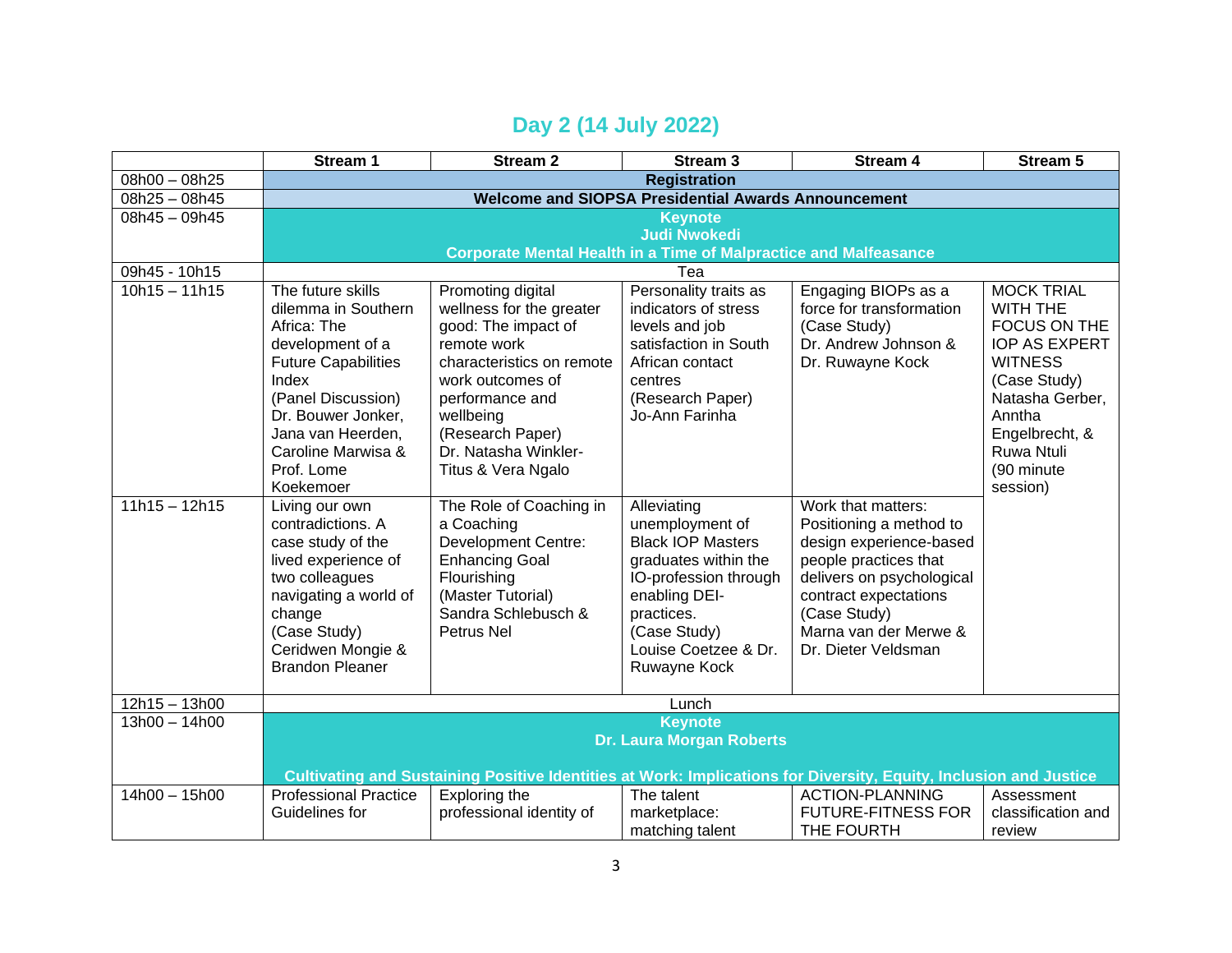|                 | Industrial Psycho-<br>Legal Work<br>(Panel Discussion)<br>Natasha Gerber, JP<br>Venter, Tshepo Tsiu,<br>Tryphina Maitin,<br>Cornel Schoombee,<br>Dean Berndt, & Fran<br>Gwetsa                                | Black rugby players in<br>South Africa<br>(Research Paper)<br>JN (Joey) Mongalo & Dr.<br>Anne Crafford                                                                                                                                                                                        | demands with<br>employee aspirations<br>using AI and modern<br>data analytics<br>(Master Tutorial)<br>Prof. Lome<br>Koekemoer & Jessica<br><b>Renee Towicz</b> | <b>INDUSTRIAL</b><br>REVOLUTION:<br>A Future-fit moral-<br>values-ethics base for<br>industrial/organizational<br>psychologists<br>(Panel Discussion)<br>Dr. Sharon Munyaka | processes for<br>South Africa: A<br>best practice<br>approach (ASSA<br>Session)                                                                                                 |
|-----------------|---------------------------------------------------------------------------------------------------------------------------------------------------------------------------------------------------------------|-----------------------------------------------------------------------------------------------------------------------------------------------------------------------------------------------------------------------------------------------------------------------------------------------|----------------------------------------------------------------------------------------------------------------------------------------------------------------|-----------------------------------------------------------------------------------------------------------------------------------------------------------------------------|---------------------------------------------------------------------------------------------------------------------------------------------------------------------------------|
| $15h00 - 15h15$ |                                                                                                                                                                                                               |                                                                                                                                                                                                                                                                                               | Tea                                                                                                                                                            |                                                                                                                                                                             |                                                                                                                                                                                 |
| $15h15 - 16h15$ | Towards guidelines<br>for reskilling of<br>human resources<br>professionals<br>(Case Study)<br>Allen Stroebel, Sarel<br>van Greunen, & Prof.<br><b>Karel Stanz</b>                                            | <b>ACTION-PLANNING</b><br><b>FUTURE-FITNESS FOR</b><br>THE FOURTH<br><b>INDUSTRIAL</b><br><b>REVOLUTION:</b><br>The future-fit response of<br>the<br>industrial/organisational<br>psychologist to the<br>changing world of work<br>(Panel Discussion)<br>Dr. Natasha Winkler-<br><b>Titus</b> | Measuring and<br>managing remote<br>work performance<br>and well-being<br>(Research Paper)<br>Dr. Xander van Lill &<br>Gerda van der Merwe                     | Intersectional Identity<br>Work in Sexual and<br>Gender Minorities in<br>South African<br>Organisations<br>(Research Paper)<br>Amy Molepo & Dr.<br>Ruwayne Kock             | Workplace<br>counselling in<br>the changing<br>world of work:<br>An industrial<br>psychology<br>perspective<br>(Research<br>Paper)<br>Sendry Moralo &<br>Prof. Lené<br>Graupner |
| 16h15-17h15     | Towards the<br>establishment of HR<br><b>Practitioners and</b><br><b>Work Psychologists</b><br><b>Without Borders</b><br>(Panel Discussion)<br>Prof. Freddie Crous,<br>Neo Mamathuba, &<br>Dr. Renjini Joseph | Predicting work<br>engagement among<br>employees in Windhoek,<br>Namibia<br>(Research Paper)<br>Mariette Fillipus & Dr.<br><b>Wesley Pieters</b>                                                                                                                                              | South African<br>Organisations on the<br>Couch. Exploring the<br>unconscious in<br>organisations (Master<br>Tutorial)<br>Louise Tonelli &<br>Calum McComb      | Neurodiversity at Work<br>(Master Tutorial)<br><b>Tiffany Jameson</b>                                                                                                       |                                                                                                                                                                                 |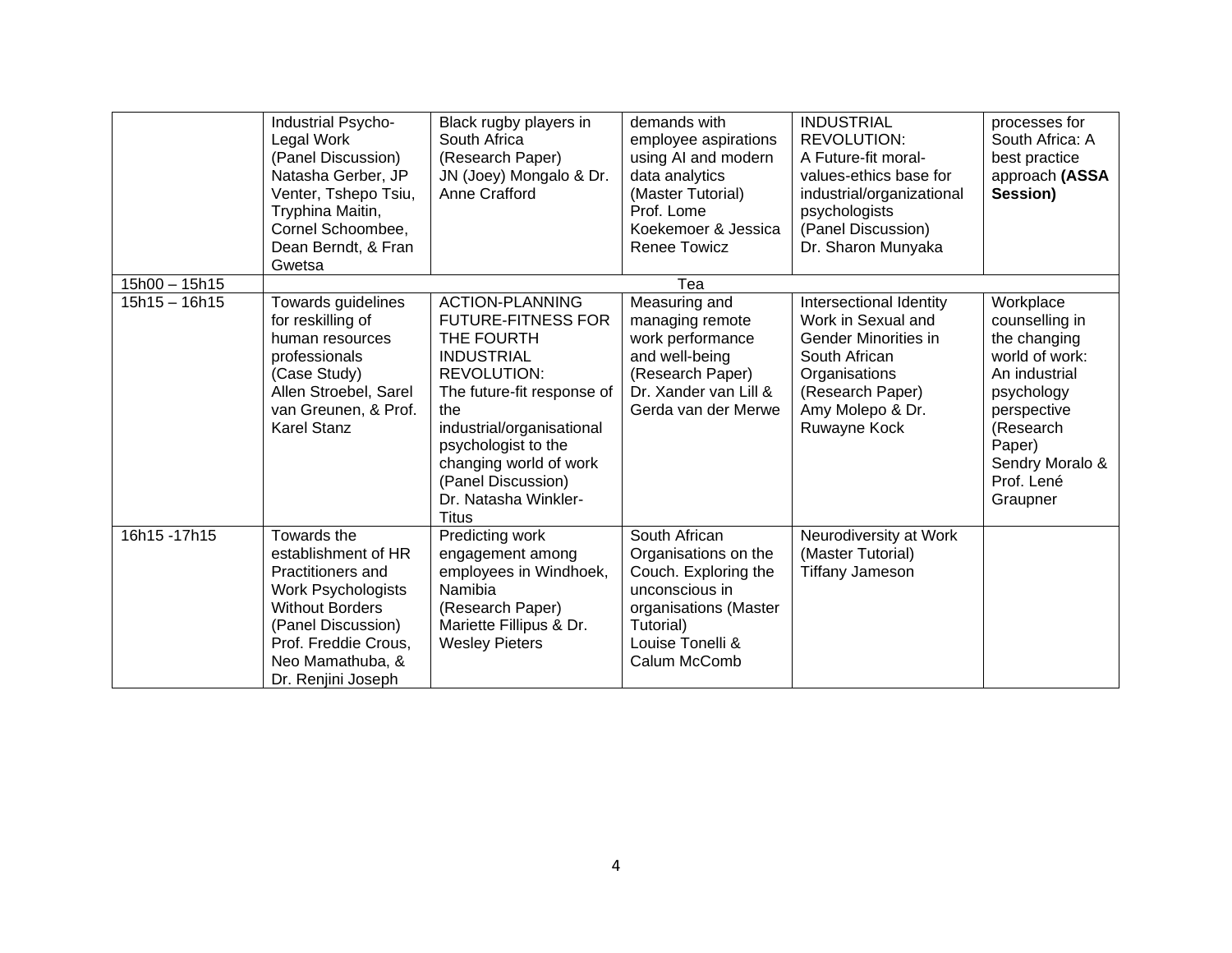## **Day 3 (15 July 2022)**

|                 | Stream 1                                                       | <b>Stream 2</b>           | Stream <sub>3</sub>                                     | Stream 4                                                                                | Stream 5            |  |  |
|-----------------|----------------------------------------------------------------|---------------------------|---------------------------------------------------------|-----------------------------------------------------------------------------------------|---------------------|--|--|
| 08h00 - 08h25   | <b>Registration</b>                                            |                           |                                                         |                                                                                         |                     |  |  |
| $08h25 - 08h45$ | Welcome by current President and address by Incoming President |                           |                                                         |                                                                                         |                     |  |  |
| $08h45 - 09h45$ |                                                                | <b>Keynote</b>            |                                                         |                                                                                         |                     |  |  |
|                 |                                                                |                           | Dr. Etienne van der Walt                                |                                                                                         |                     |  |  |
|                 |                                                                |                           | Organisations as fortresses against the mental pandemic |                                                                                         |                     |  |  |
|                 |                                                                |                           |                                                         | Can we achieve this by enriching I/O Psychology with neuroscience and systems thinking? |                     |  |  |
| 09h45 - 10h15   |                                                                |                           | Tea                                                     |                                                                                         |                     |  |  |
| $10h15 - 11h15$ | Quo Vadis? Applied                                             | Putting the "cheer" back  | Criteria for the                                        | <b>ACTION-PLANNING</b>                                                                  | The role of HR      |  |  |
|                 | Neurosciences:                                                 | into leading              | selection of                                            | <b>FUTURE-FITNESS FOR</b>                                                               | professionals in    |  |  |
|                 | Integrating research                                           | (Case Study)              | personality                                             | THE FOURTH                                                                              | contributing to     |  |  |
|                 | and relevance                                                  | Eltrone Wilhelm           | questionnaires in                                       | <b>INDUSTRIAL</b>                                                                       | toxic leadership    |  |  |
|                 | (Panel Discussion)                                             |                           | workplace                                               | <b>REVOLUTION:</b>                                                                      | in a selected       |  |  |
|                 | Prof. Dirk                                                     |                           | applications: A                                         | The capabilities,                                                                       | organisation.       |  |  |
|                 | Geldenhuys, Ingra                                              |                           | scientist-practitioner                                  | education, training, and                                                                | (Research           |  |  |
|                 | Du Buisson-Narsai,                                             |                           | perspective                                             | development required to                                                                 | Paper)              |  |  |
|                 | Jenny Venter & Busi                                            |                           | (Master Tutorial)                                       | make                                                                                    | Tatiana Page &      |  |  |
|                 | Mahlangu                                                       |                           | Prof. Hennie Kriek                                      | industrial/organizational                                                               | Dr. John            |  |  |
|                 |                                                                |                           |                                                         | psychologists future-fit                                                                | Mgwenya             |  |  |
|                 |                                                                |                           |                                                         | (Panel Discussion)                                                                      |                     |  |  |
|                 |                                                                |                           |                                                         | Dr. Shirleen Titus                                                                      |                     |  |  |
| $11h15 - 12h15$ | Is South Africa ready                                          | From handed over, to      | <b>Building better</b>                                  | Do work orientations                                                                    | <b>Emerging</b>     |  |  |
|                 | for hybrid? Or are we                                          | handled - Preparing staff | practices: A Master                                     | shape reward                                                                            | <b>Psychologist</b> |  |  |
|                 | making things                                                  | for the new world of      | class in Responsibly                                    | preferences?                                                                            | <b>Session</b>      |  |  |
|                 | worse?                                                         | working: A case study     | navigating future                                       | (Research Paper)                                                                        |                     |  |  |
|                 | (Panel Discussion)                                             | (Case Study)              | careers                                                 | Dr. Janine Victor & Prof.                                                               |                     |  |  |
|                 | Robert Jardine, Dr.                                            | Busisiwe Mahlobo &        | (Master Tutorial)                                       | <b>Crystal Hoole</b>                                                                    |                     |  |  |
|                 | Ruwayne Kock, & Dr.<br>Andrew Johnson                          | <b>Michael Lourens</b>    | Dr. Shirleen Titus &                                    |                                                                                         |                     |  |  |
|                 |                                                                |                           | Dr. Natasha Winkler-                                    |                                                                                         |                     |  |  |
| $12h15 - 13h00$ | <b>Titus</b><br>Lunch                                          |                           |                                                         |                                                                                         |                     |  |  |
| $13h00 - 14h00$ | "Leadership                                                    | <b>ACTION-PLANNING</b>    | Student engagement                                      | Cheating and                                                                            |                     |  |  |
|                 | <b>Reflective Practice</b>                                     | <b>FUTURE-FITNESS FOR</b> | and learning                                            | unsupervised online                                                                     |                     |  |  |
|                 | for the Greater Good                                           | THE FOURTH                | approaches during                                       | assessments.                                                                            |                     |  |  |
|                 | - Possible or Pipe                                             | <b>INDUSTRIAL</b>         | COVID-19: The role                                      | (Master Tutorial)                                                                       |                     |  |  |
|                 | Dream?"                                                        | <b>REVOLUTION:</b>        | of study resources,                                     | <b>Fred Guest</b>                                                                       |                     |  |  |
|                 | (Master Tutorial)                                              | Critical                  | burnout risk, and                                       |                                                                                         |                     |  |  |
|                 |                                                                | industrial/organizational | student leader-                                         |                                                                                         |                     |  |  |